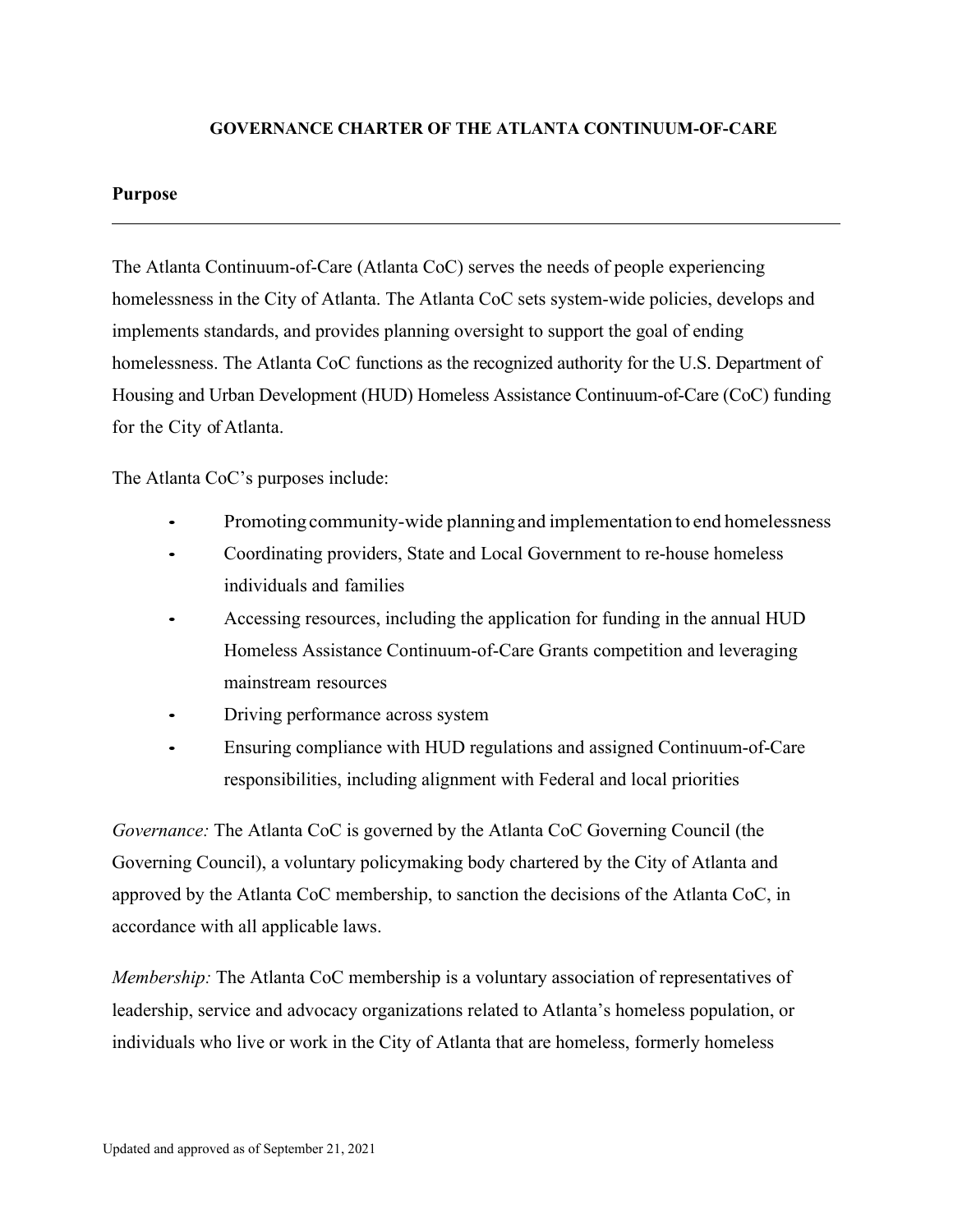and/or who demonstrate a personal commitment to ending homelessness in the City of Atlanta. These members commit to the goals of the Atlanta CoC, as set by the Governing Council.

# **Responsibilities**

The Governing Council works with the membership to fulfill the following responsibilities, which include CoC planning, CoC operations and HMIS management:

- Promote a comprehensive housing and services system that maximizes the effective delivery of solutions to the vulnerable homeless and potentially homeless, including
	- *o* Assessing gaps in the housing and services system, including conducting at minimum, biennial Point-in-Time (PIT) Homeless Count;
	- *o* ApprovingtheStrategicPlan,andmonitoringandadjustingstrategy accordingly throughout implementation;
	- *o* Coordinating the housing and services system with the Federal Government, State of Georgia, City of Atlanta, Fulton and DeKalb Counties, jurisdictional Housing Authorities, the Regional Commission on Homelessness, HUD Emergency Solutions Grants, HUD consolidated planning efforts, and other similar entitles in the Atlanta Metro region; and
	- *o* Supporting public and private resourcing for the goals within the overarching plan to end homelessness
- Ensure Atlanta CoC is meeting all of the operational responsibilities assigned to it by HUD regulations, including:
	- *o* Setting Atlanta CoC agenda, structuring Atlanta CoC committees and written decision-making process as needed, engaging Atlanta CoC members via meetings and annual invitation to new members, and annually approving a governance charter;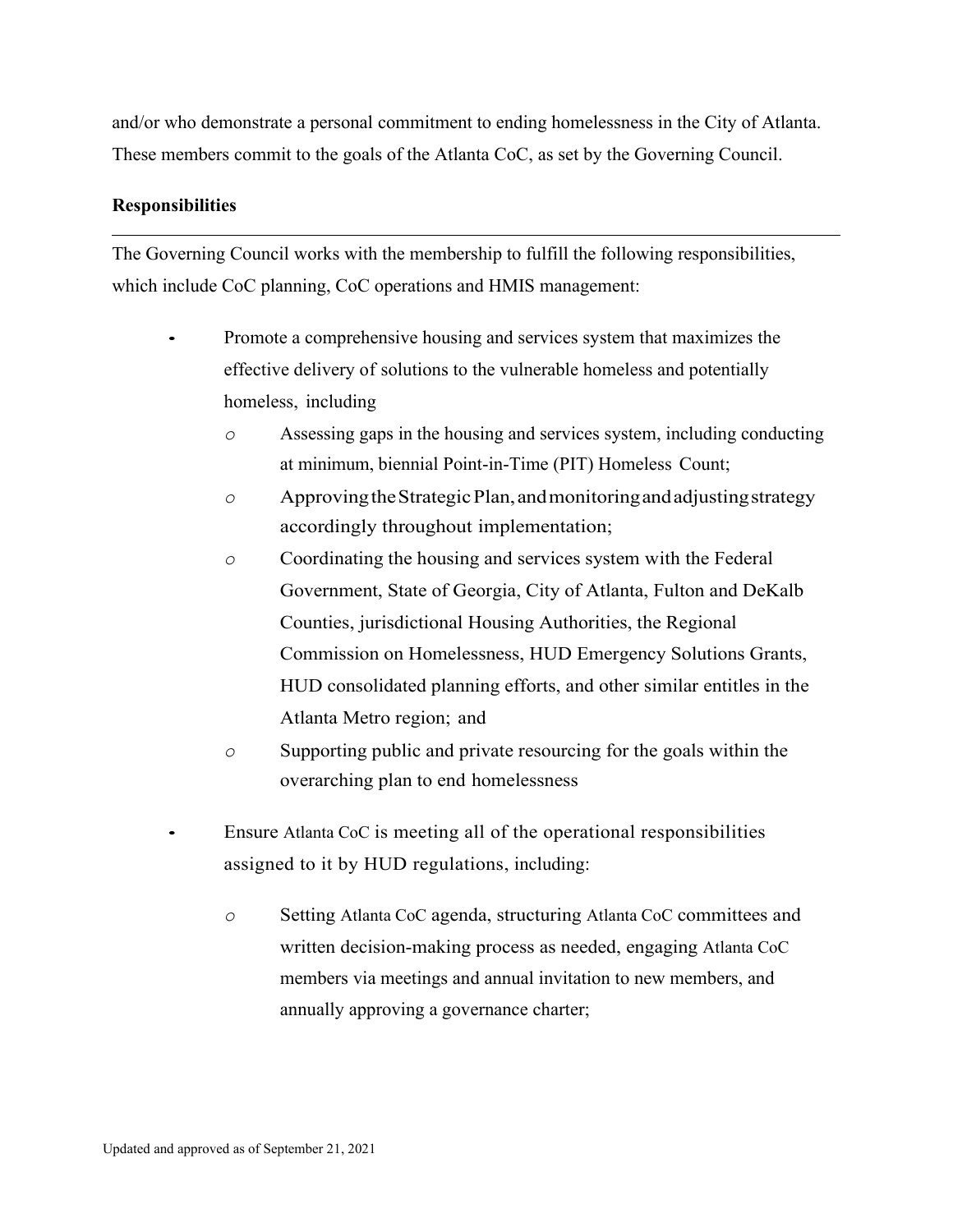- *o* Establishing local funding priorities, homeless policies and standards, and performance measurements for both overall system and Atlanta CoC and ESG recipient programs;
- *o* Overseeing system and individual agency performance, including engaging with non-performers to manage system-wide impact, and reporting outcomes of ESG and Atlanta CoC programs to HUD;
- *o* Establishing operational coordination programs, including but not limited to a Coordinated Assessment system;
- *o* Designatingthe collaborative applicant and overseeing/approving HUD annual Notice of Funds Available (NOFA) process;
- *o* Contracting with 501(c)3 for Atlanta CoC operational implementation via a performance-based contract with an annual assessment of performance; and
- *o* Designating and operating a Homeless Management Information System (HMIS) in compliance with HUD requirements, including designating an HMIS lead. The Department of Community Affairs through designation by the Georgia Housing and Finance Authority, an eligible applicant, serves as the CoC's HMIS lead agency.
	- The designation of the HMIS Lead is valid for one year, and is reviewed annually by the Atlanta CoC Governing Council. No requirement for a Request for Proposal (RFP) will be made if the duties of the HMIS Lead are being dutifully fulfilled as reviewed by the Atlanta CoC Governing Council.
	- In response to negligence or poor performance of the HMIS Lead, the Atlanta CoC reserves the right to open an RFP process to designate a new HMIS Lead.
- *o* Ensuring consistent participation in HMIS, and establishing HMIS policies and procedures as outlined in the GA HMIS Bylaws (https://partnersforhome.org/hmis) and the HMIS Policies and Procedures (https://partnersforhome.org/hmis) to include a privacy plan, security plan and data quality plan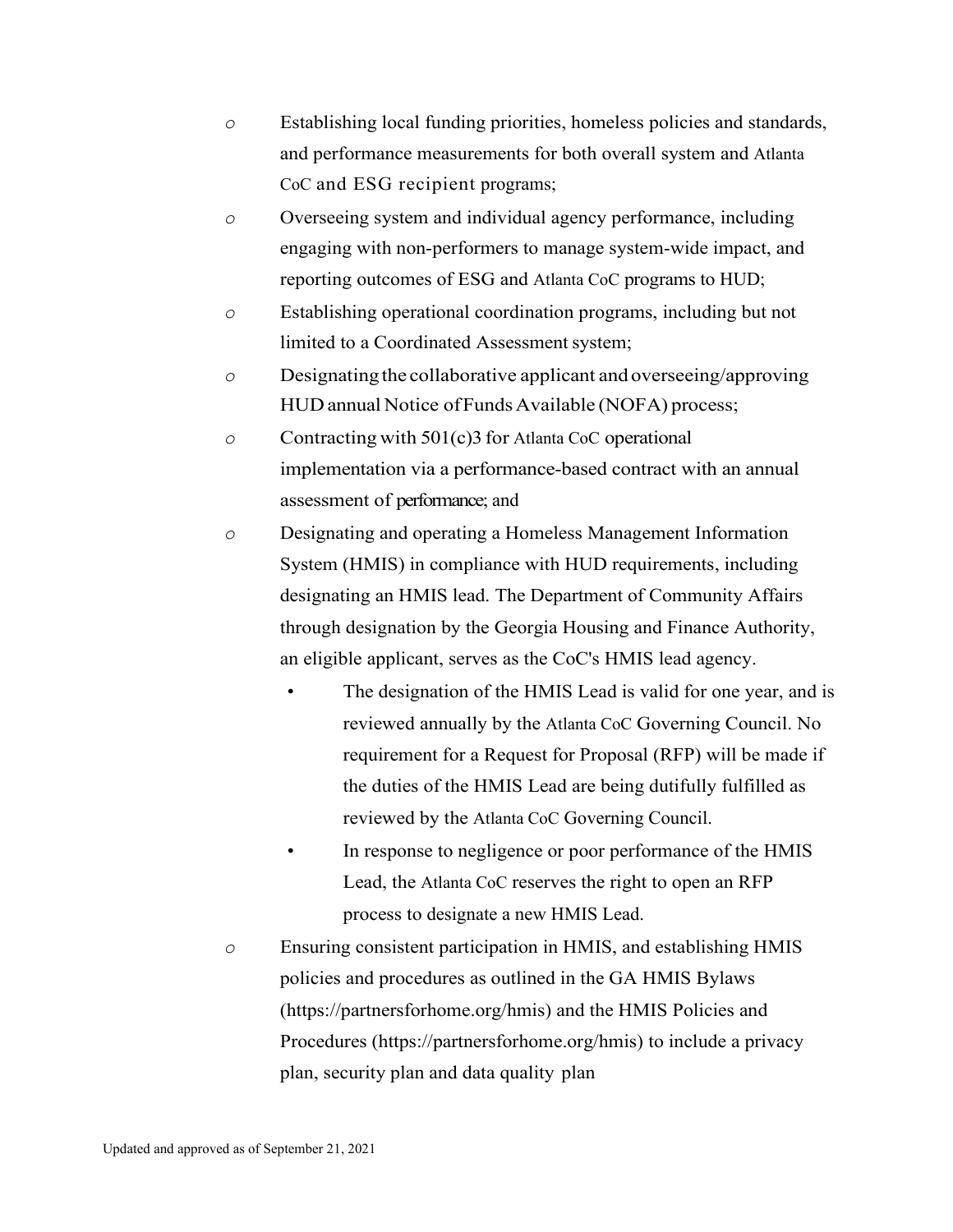The Continuum-of-Care membership conducts its work via committees structured by the Governing Council, to recommend decisions to the Governing Council for approval. The committees will:

- Propose policies, standards and system-wide procedural decisions that improve NOFA outcomes for application;
- Recommend and support implementation as needed of funding priorities, policy standards, HMIS/data standards, performance standards;
- Participate in the development and support the implementation of the Strategic Plan; and
- Ratify Governing Council elected positions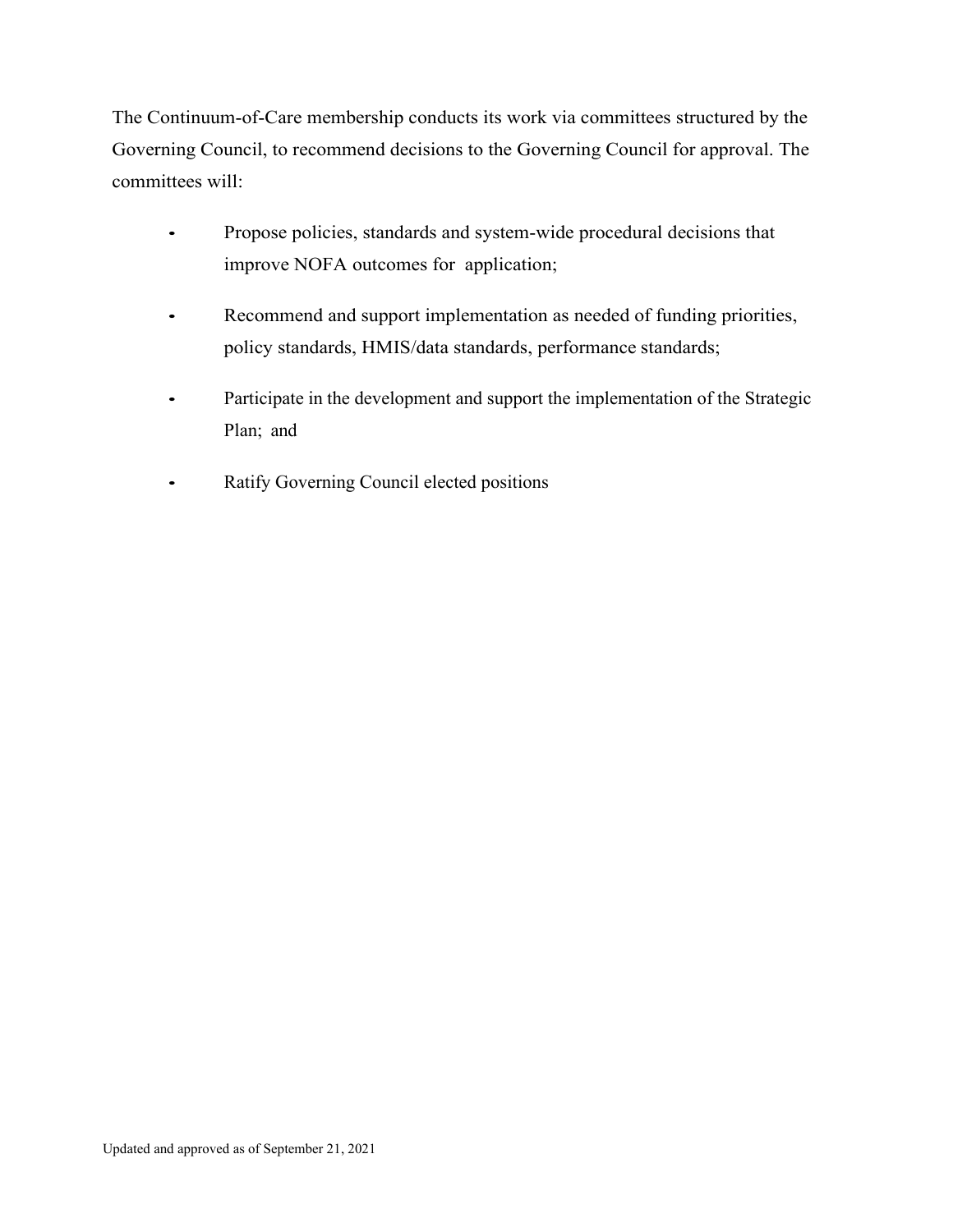# **Governing Council**

*Authority:* The Governing Council has the authority to act on behalf of the Continuum-of-Care., including the designation of the Atlanta CoC collaborative applicant, administrative and fiscal agent(s) and HMIS lead. It is not a legal entity. Its authority is granted by HUD mandate, City of Atlanta ordinance and ratification of elected positions by the Atlanta CoC membership.

*Responsibilities:* Governing Council members shall act in the best interest of the goal of ending homelessness in Atlanta.

*Composition:* The Governing Council composition intends to maximize coordination of resources meaningful to ending homelessness and shall align to HUD priorities. It shall be no smaller than 13 and no larger than 21 voting members, including:

- Voting ex-officio representatives appointed by virtue of office, from
	- *o* Federal Government (1);
	- *o* State Government agencies (3);
	- *o* Fulton County (1);
	- *o* City of Atlanta Council(2);
	- *o* City of Atlanta administration (1);
	- *o* Atlanta HousingAuthority (1); and
	- *o* Atlanta School Board(1)
	- *o* Member of the Client Advisory Board (1)
	- *o* Member of the Youth Advisory Board (1)
	- *o* Chair of the Rank and Review Committee (1)
- Up to 11 at-large members who are or represent key stakeholders in Atlanta CoC, including but not limited to:
	- *o* A business and/or foundation community;
	- *o* a regional planning body;
	- *o* a civic and/or faith leader with expertise in homeless services provision;
	- *o* a behavioral health and/or healthcare services provider;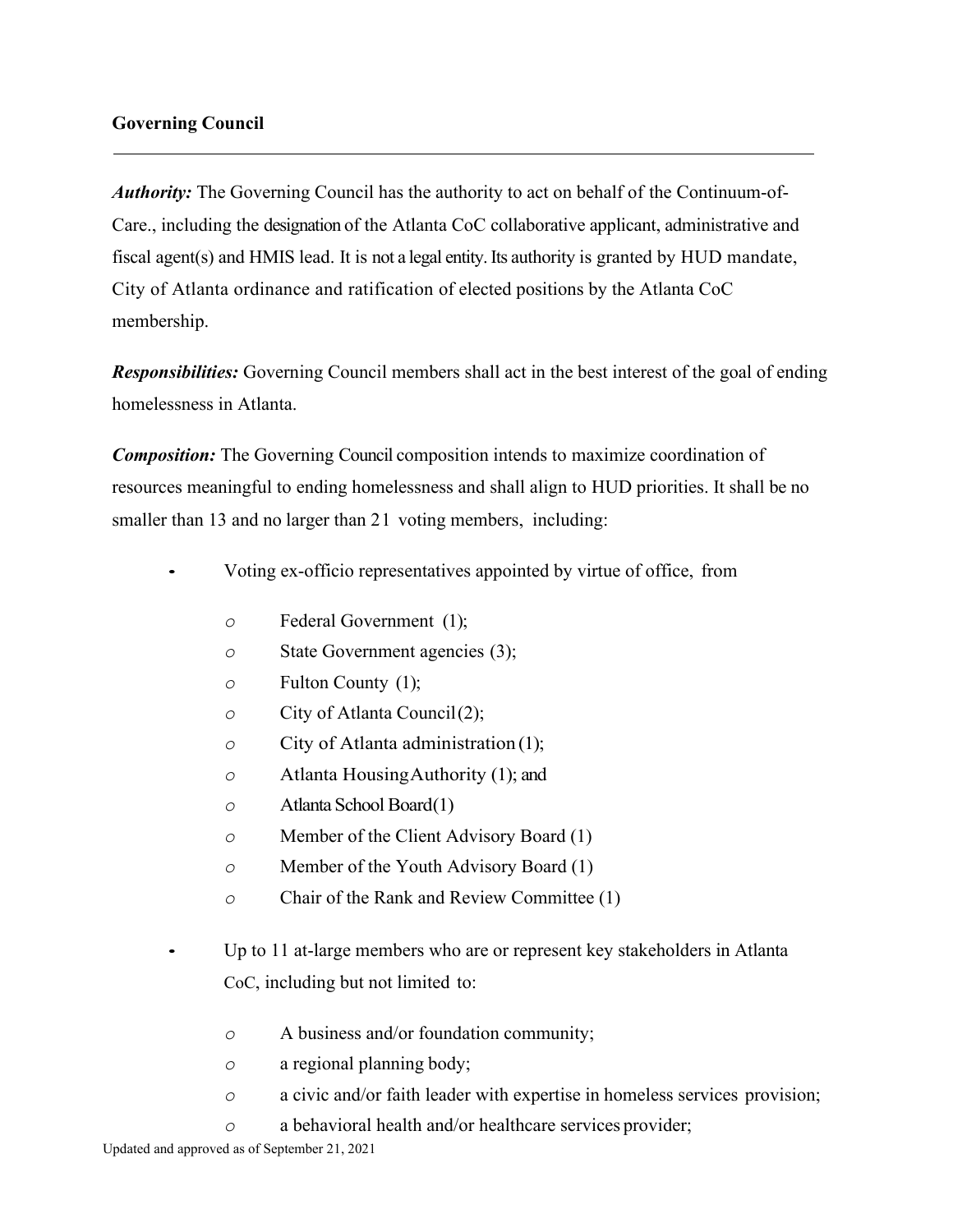- *o* a chronic homeless servicesprovider;
- *o* a homeless services provider that is a recipient of HUD'sEmergency Solutions Grants program;
- *o* an organization with expertise in workforce or employment;
- *o* a homeless or formerly homeless person;
- *o* a human services agency

Additionally, the Board Chair and Executive Director from the 501(c)3 will be ex-officio nonvoting members of the Governing Council.

*Terms:* Terms of service for at-large members shall be three years. At-large Governing Council members may serve up to two terms, at which time they must rotate off the Council for at least one year. A person serving as an officer at the time his/her second 3-year term comes to an end, however, may serve the full 2-year term of office to which he/she was elected. Ex-officio members do not have term limits.

*Election:* At-large members are nominated by the Governing Council and then ratified by the Mayor of the City of Atlanta, followed by final ratification by the Continuum-of-Care membership.

*Eligibility:* Governing Council members shall be members of the Atlanta CoC.

*Vacancies:* Vacancies shall be filled by nomination by the Governing Council in the same manner as original appointments. Such appointment shall be for the remainder of the unexpired term.

*Inaugural Council:* The inaugural Governing Council was appointed by the Mayor of the City of Atlanta in January 2014. By January 2015, the inaugural Council will propose an elected slate of Governing Council members, divided into 3 classes, to serve initial terms of one, two and three years. Terms of office for at-large members thereafter will be three years.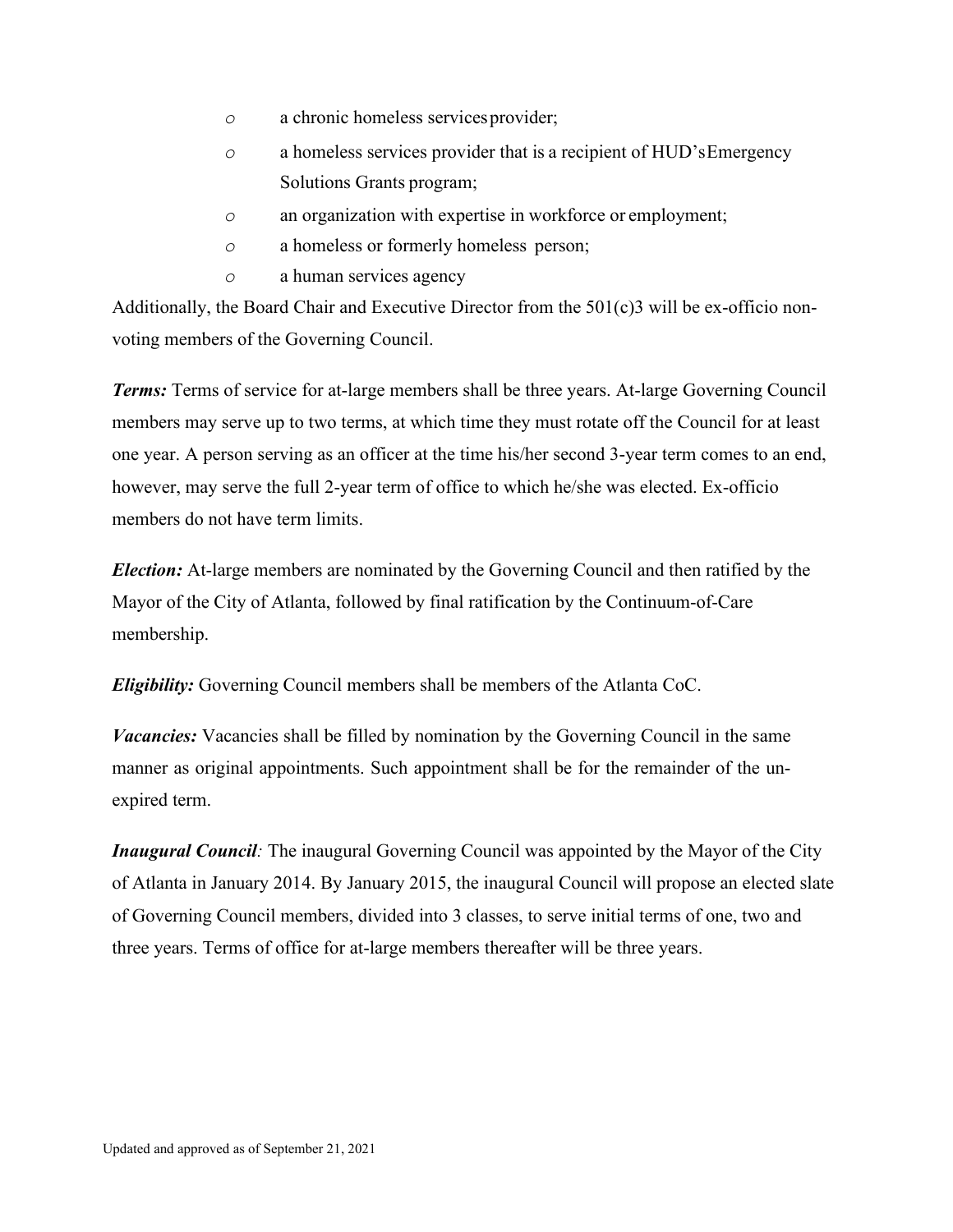*Officers:* The officers of the Governing Council shall consist of up to 4 officers, with at minimum, a Chair and a Secretary.

- The Chair is responsible for scheduling meetings and setting and presiding over the meeting agendas. The Chair shall execute all papers, documents and instruments to be executed by the Atlanta CoC.
- The Secretary shall keep accurate records of the acts and proceedings of all meetings and votes of the Governing Council and Atlanta CoC, or designate another person to do so at each meeting. The Secretary shall have general charge of all records and shall keep or cause to be kept all suchrecords.

The Governing Council shall recommend its Chair from the at-large members of the Governing Council. The Mayor of the City of Atlanta will then appoint the Chair, subject to any approval requirements of the City of Atlanta Council. The Governing Council shall elect the Secretary. Each officer shall hold office for a term of up to two years. All officers shall hold office until their successors have been elected and qualified. Officers may serve up to two consecutive terms. No person may hold more than one office.

*Meetings/Quorum:* The Governing Council shall meet no less than four times per year to conduct its regular business. The presence of not less than one-half of the current membership of the Governing Council is requisite and shall constitute a quorum of all meetings of the Governing Council. Ex-officio members may send voting delegates; if a delegate is needed for a meeting, the official member must inform the Chair so that no conflicts of interest can be assured. Roberts Rules of Order will be used to conduct meetings.

*Voting:* All votes shall be by voice or ballot at the will of the majority of those in attendance at a meeting with a quorum represented. Electronic voting outside of meetings is also allowed, if vote responses represent a quorum. No member may vote on any item that presents a real or perceived conflict-of-interest.

*Conflict of Interest and Prohibitions:* Any Governing Council member having a conflict of interest or a conflict of responsibility on any matter shall make known the conflict and refrain from voting on such matter. Governing Council members will sign a Conflict-of-Interest policy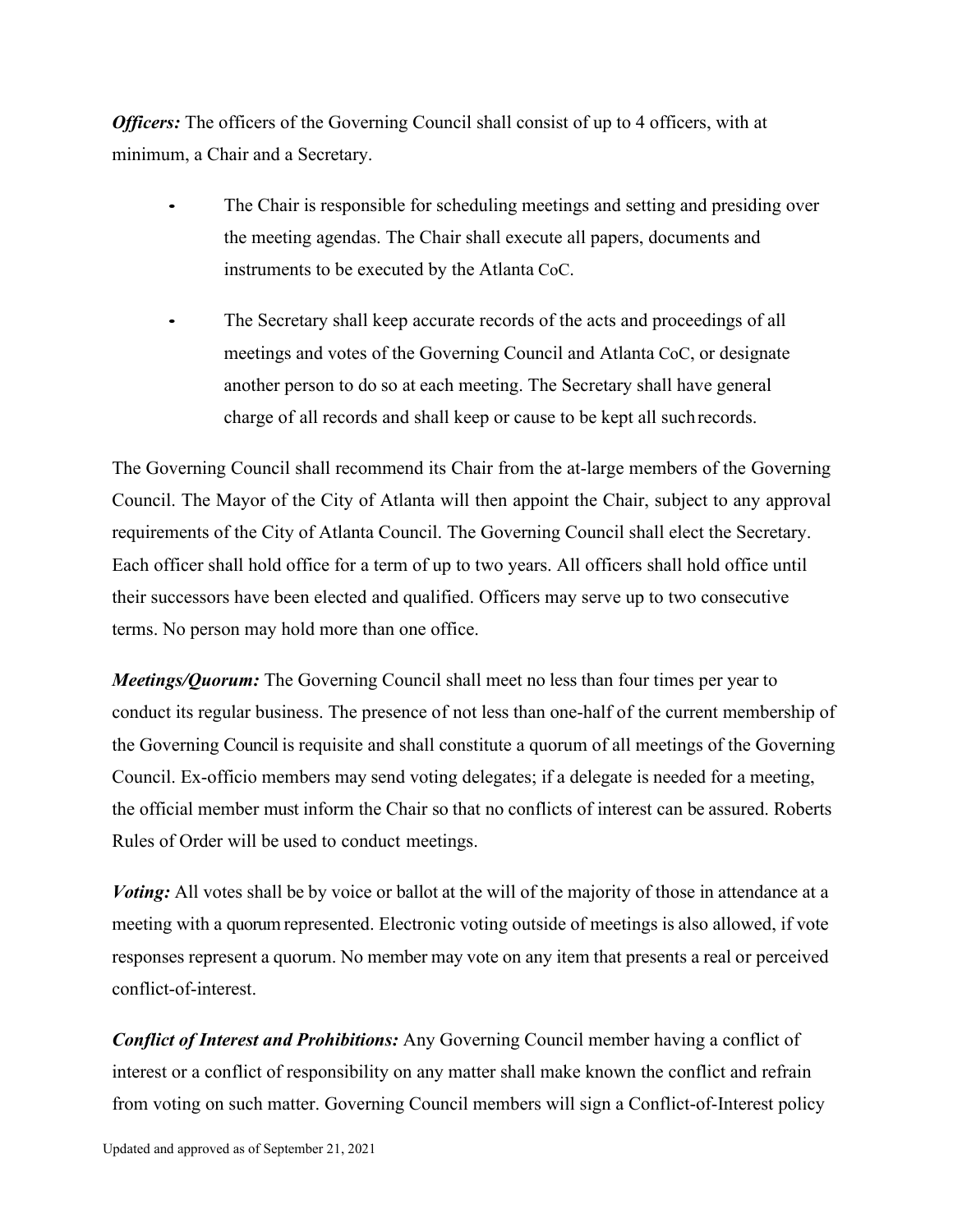annually. Additionally, contracts between Governing Council members (or affiliate(s)) and any HUD funded agencies must be disclosed and ratified by two-thirds majority vote of the Governing Council.

*Compensation:* The Governing Council shall not receive any compensation for service other than approved reimbursable expenses.

*Resignation/Removal:* Any member may resign at any time by giving written notice to the Chair. Any such resignations shall take effect at the time specified within the written notice. A member may be removed by two-thirds vote of the Governing Council if:

- The member is absent and unexcused from two or more meetings of the Governing Council in a twelve-month period; or
- For cause, such as but not limited to, failure to disclose a conflict of interest, if before any meeting of the Governing Council at which a vote on removal will be made, the Governing Council member in question is given electronic or written notification of the Governing Council's intention to discuss his/her case and is given the opportunity to be heard at the meeting of the Governing Council.

# **Committees, Work Groups and Advisory Groups**

Many of the tasks vital to the operation of the Atlanta CoC will be carried out by Standing Committees. Committee membership is open to all Atlanta CoC members, including governing council members. Each standing committee will be led by a Chair. The Collaborative Applicant will provide staff support to the standing committees. Standing committees will provide regular updates to the Governing Council and membership.

The Governing Council will provide high-level oversight and may delegate authority to a Standing Committee to make specific decisions on behalf of the Atlanta CoC as appropriate. The Governing Council will ensure that Committee Membership is representative, informed, and absent of conflict of interest before delegating decision-making responsibilities.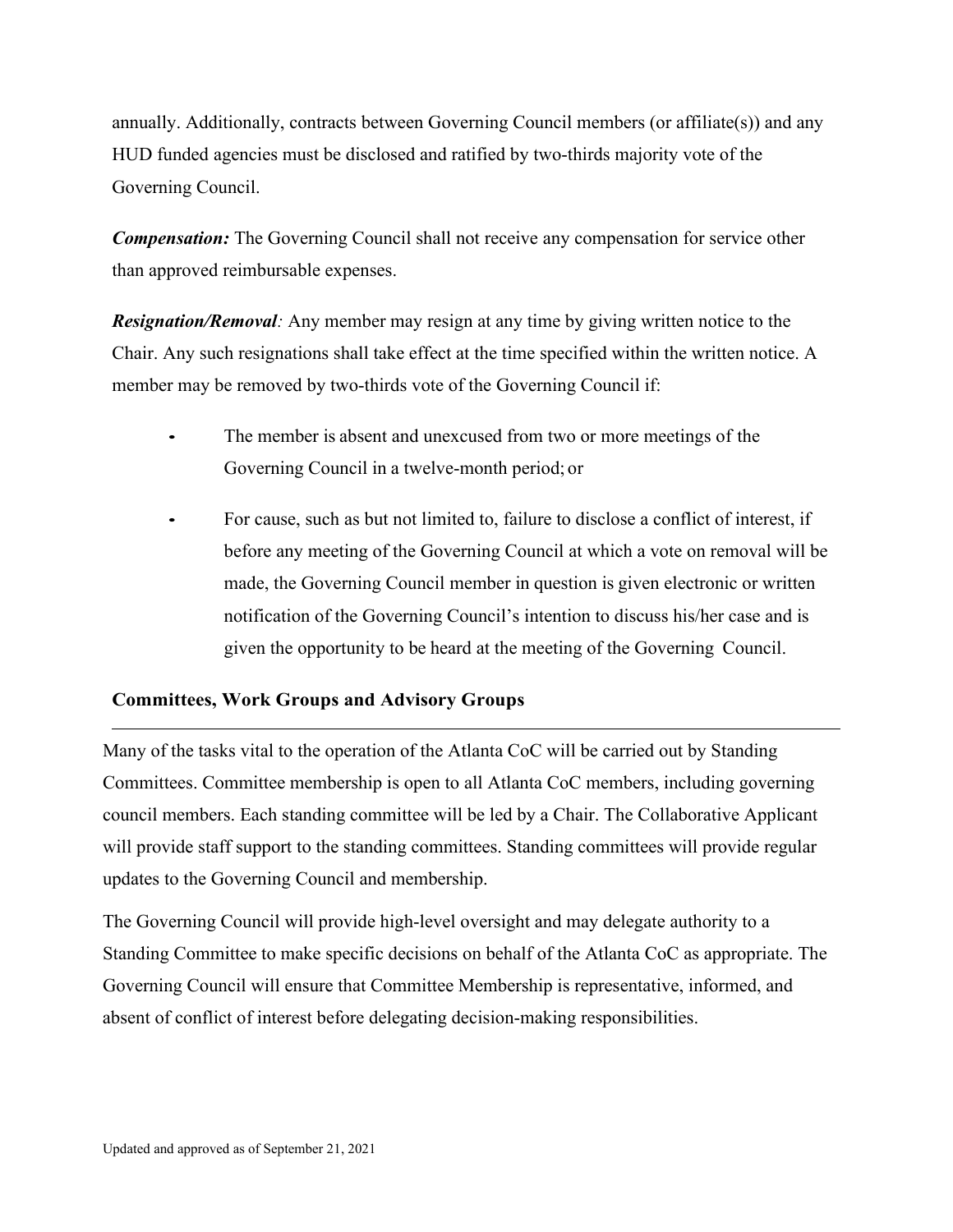## **Standing Committees shall include:**

#### • **Nominations and Membership Committee**

The Atlanta CoC Nominations and Membership Committee will develop a Membership Application and process, which will be reviewed and approved by the CoC Membership. The Committee actively recruits diverse stakeholders to the CoC Membership, Governing Council, and other Committees, including outreach and engagement to organizations serving historical marginalized populations.

#### • **Rank and Review Committee**

The Rank and Review Committee determines Atlanta CoC Program funding priorities and develops a rank and review process for the Atlanta CoC Program NOFO. The Committee develops performance goals, monitoring tools and protocols for the Atlanta CoC Program. The Collaborative Applicant supports the work of this committee. Individuals affiliated with organizations funded through the competitive Atlanta CoC Program NOFA process or requesting Atlanta CoC funding are prohibited from participating in this committee.

#### • **Data Quality Committee**

The Data Quality Committee will collaborate with the Atlanta CoC and GAHMIS Lead to research and recommend HMIS policies and procedures related to collecting, reporting, sharing, and analyzing CoC-wide HMIS data. The Data Quality Committee will ensure that annual GAHMIS lead and vendor monitoring occurs. The Data Quality Committee will provide the CoC Governing Council with its feedback and recommendations on the performance of the GAHMIS Lead Agency and the results of monitoring. The Governing Council will approve any recommendations resulting from the monitoring.

## • **Coordinated Entry Committee**

The Coordinated Entry Committee is responsible for developing Atlanta CoC coordinated entry policies and procedures including coordinated entry monitoring protocols to be reviewed and approved by the Governing Council.

## • **Ad Hoc Workgroups and Advisory Councils**

In addition to the standing committees, the Governing Council may form short-term workgroups on an as-needed basis to accomplish certain tasks. The Governing Council may also form specialized stakeholder groups, such as shelter providers or persons with lived experience both adults and youth, which meet regularly to network, share best practices, and provide input to the Governing Council and Standing Committees as needed.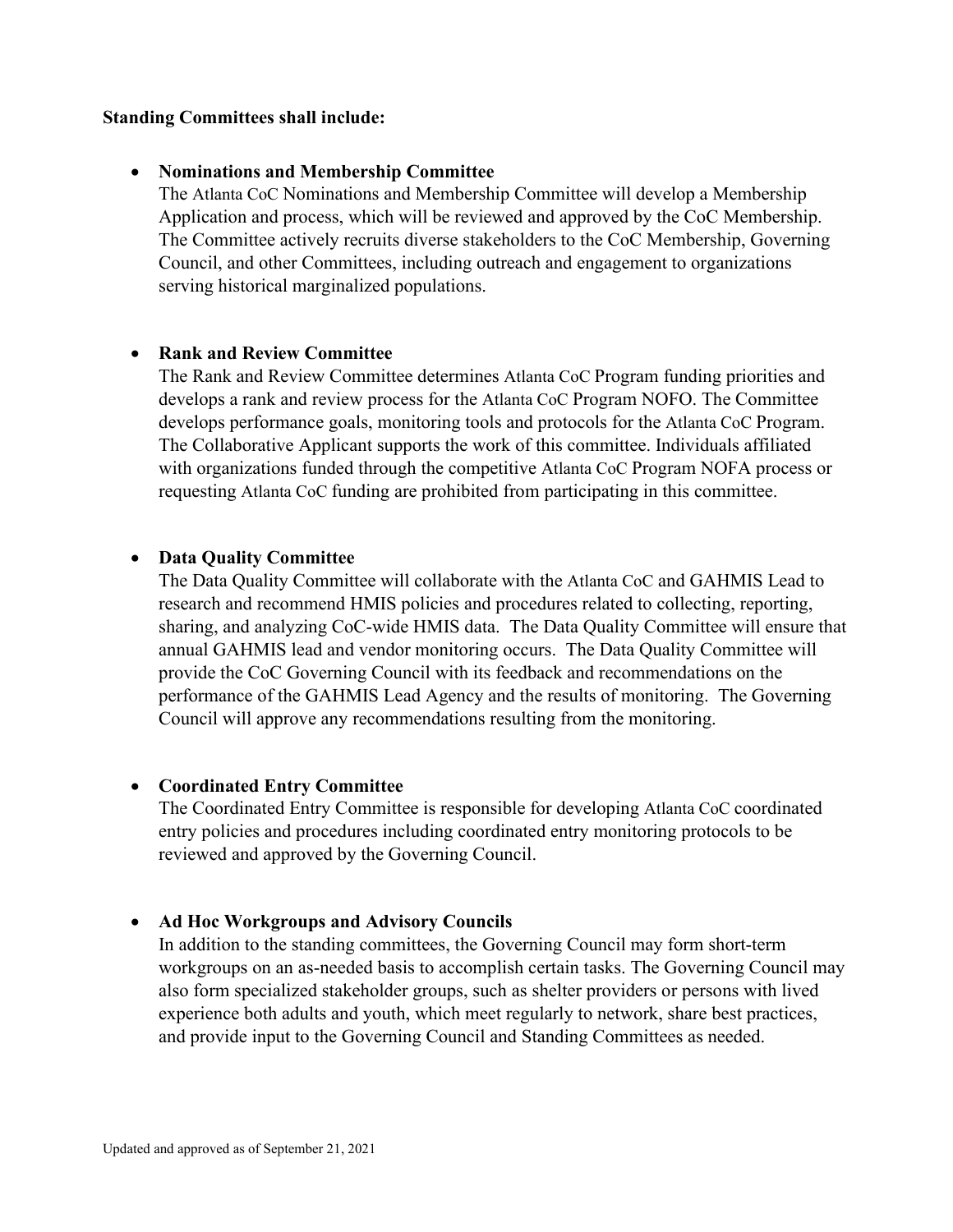*Relationship to Atlanta CoC:* Only Atlanta CoC members may serve on a committee. Committees should seek to leverage the full Atlanta CoC for input wherever possible, and may call special meetings of the Atlanta CoC for this purpose.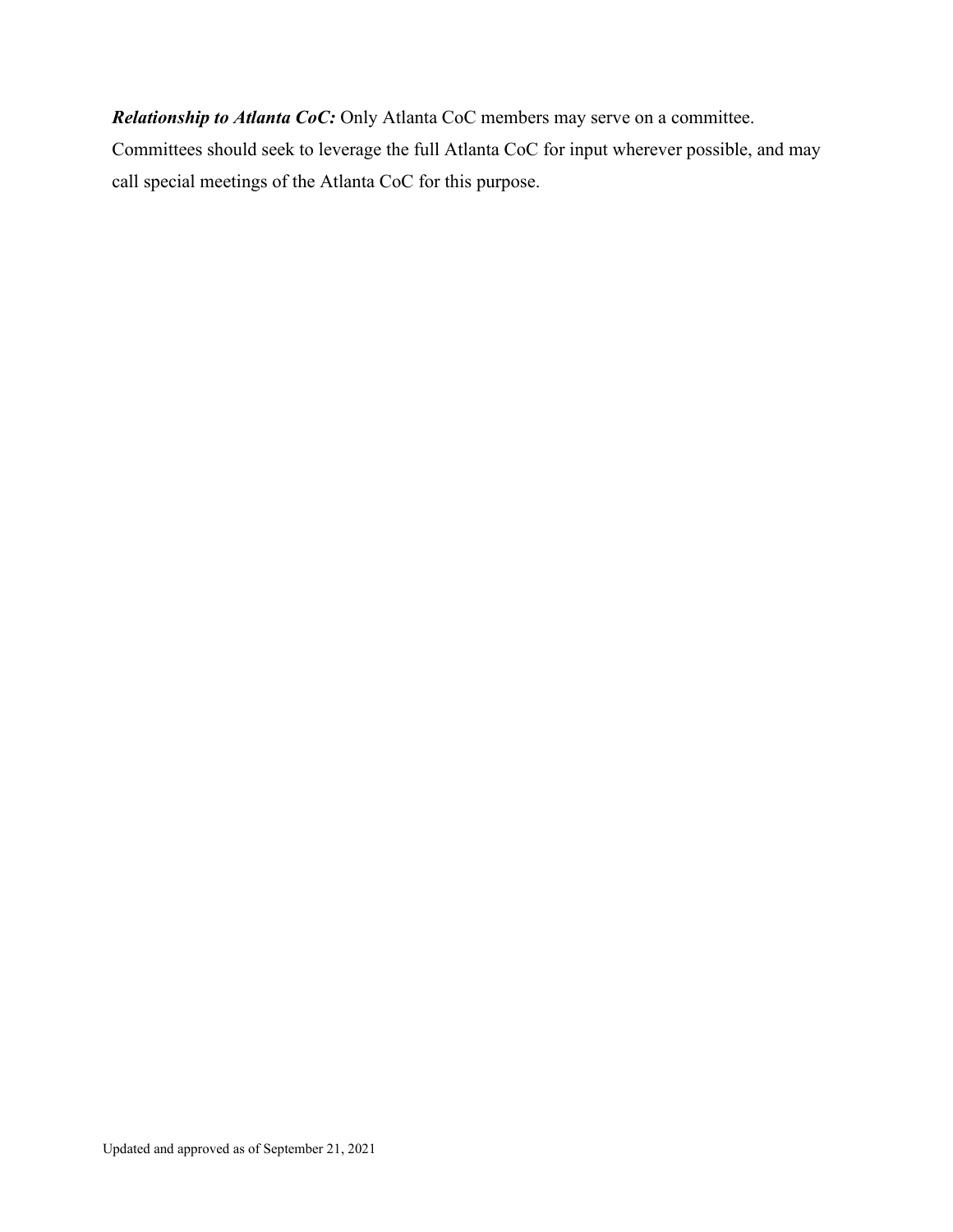## *Specific Committee Requirements:*

- No HUD-funded provider, or affiliate of, may sit on the Ranking & Review Committee or any other committee associated with decisions for which the provider, or affiliate of, has any financial interest.
- Members of any committees that vote on funding or financial matters shall sign a Conflict-of-Interest policy annually.
- The Strategic Planning Committee shall be chaired by a member of the Governing Council.
- The Nominating/Governance Committee should consist of 50% Governing Council members and 50% non-Governing Council members. The Committee chair shall be a member of the Governing Council and shall not have a vote except in the case of tie.

# **Atlanta CoC Membership**

*Composition:* The Atlanta CoC composition intends to broadly represent community stakeholders who are engaged in or committed to ending homelessness in the City of Atlanta, and shall align to HUD priorities. Members should broadly include homeless service providers, faith-based organizations, governments, businesses, advocates, public housing agencies, educational institutions, social service and health providers, affordable housing developers, community organizations, homeless and formerly homeless individuals, individuals committed to ending homelessness, and others who meet such reasonable additional qualifications, if any, established by the Governing Council. All Continuum-of-Care and Emergency Solution grantees are required to be members.

*Membership*: All members (voting or non-voting) will be required to sign a form to commit to the goals of the Atlanta CoC, as set by the Governing Council.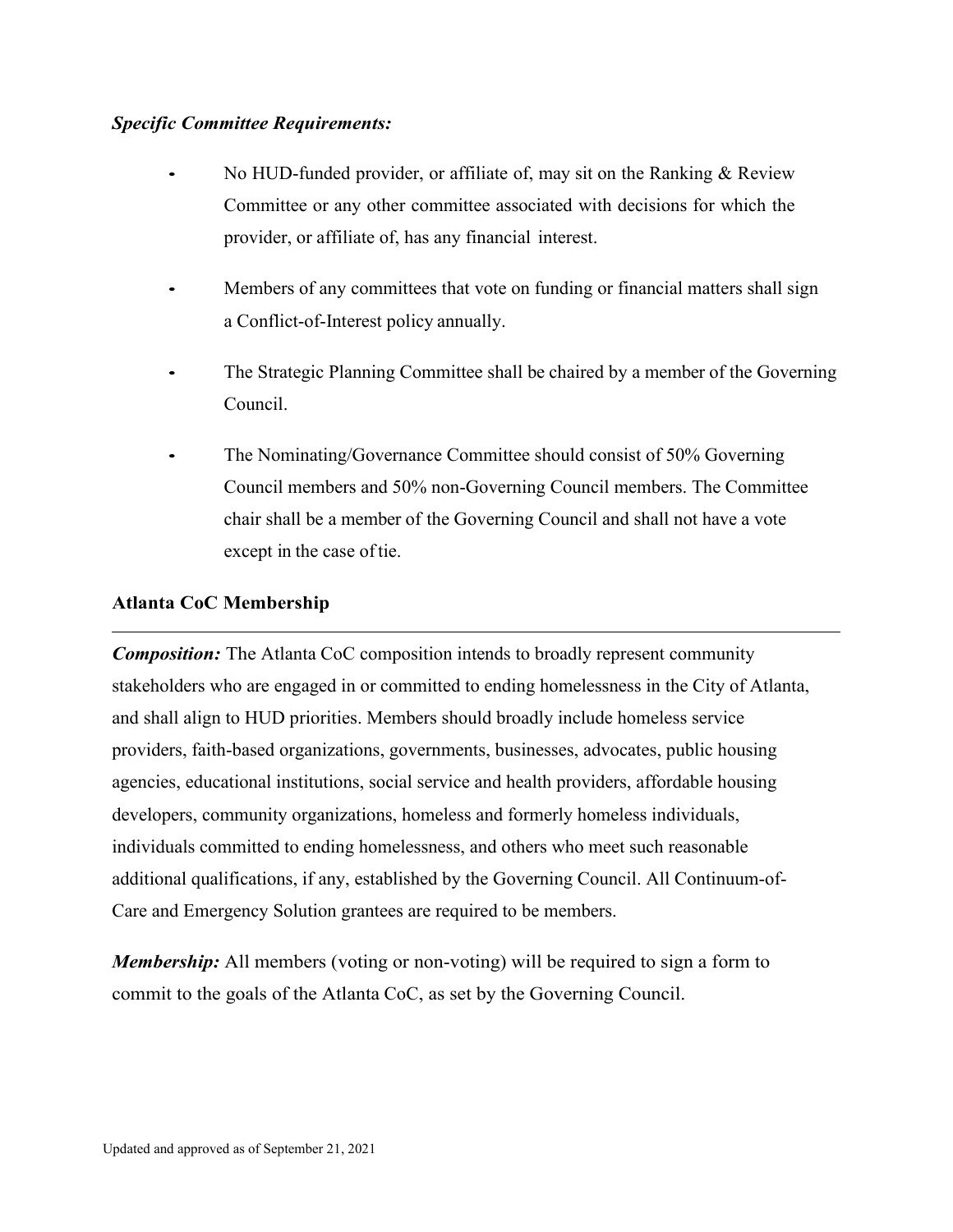There are two types of membership, voting organization and non-voting.

- Voting organization membership is open to any organization with a current HMIS account or certified domestic violence agency; these organizations must have operations within the City of Atlanta. Each voting organization shall designate one individual that will serve as its official voting delegate, who shall have attended at least one Atlanta CoC meeting and one Atlanta CoC committee meeting in the previous 12 months to any vote.
	- Non-voting membership includes any organization or person who lives or works in the City of Atlanta that is committed to the goals and priorities of the Atlanta CoC. Note that any person employed by a voting organizational member may also join the Atlanta CoC as a non-voting individual member.

*Recruitment:* The Atlanta CoC or its designee will publish and appropriately disseminate an open invitation at least annually for persons who live or work within the City of Atlanta to join as new members.

*Meetings:* The Atlanta CoC full membership will meet at least twice annually as a full body. These meetings will include discussion and input from the membership. Meetings will be announced publicly, utilizing one or more of the following: the City of Atlanta website, the 501(c)3 website, the Atlanta CoC listserv.

*Qualifications:* Members will be required to sign a form to commit to the goals of the Atlanta CoC, as set by the Governing Council.

*Voting:* Consensus of the group as a whole is considered to be the most useful and healthy means of making a decision. However, in the event that a consensus is not forthcoming, the following voting regulations will be called upon: majority vote, where all voting organizations have one vote; a quorum will be represented by a presence of 25% of the voting members; votes may also occur through a proxy for a voting organization.